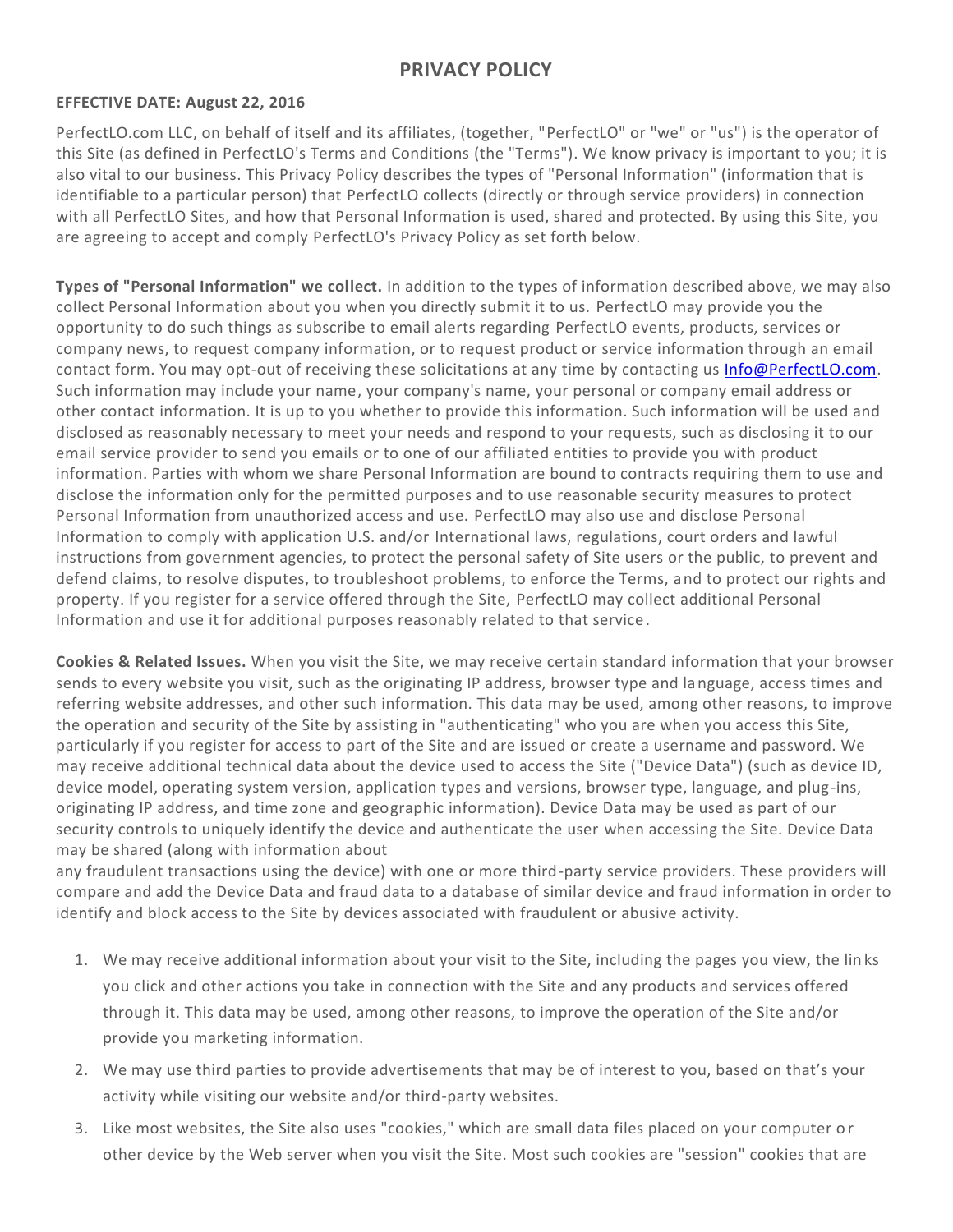only used while you are on the Site, but a few are "persistent" cookies that stay on your hard drive and are read by the Web server when you return to the Site. The Site uses cookies to recognize your device and to store your preferences and other information on your device. This saves you time by eliminating the need to repeatedly enter the same information and will display your personalized content on your later visits to the Site. Cookies cannot and will not be used to deliver or run programs on your device. Most Web browsers automatically accept cookies, but you can modify your browser setting to decline cookies. PerfectLO shall request your permission prior to installing a cookie on your device that is directly owned or developed by PerfectLO. You choose to decline a PerfectLO owned cookie, however you may not be able to sign in or use other interactive features of the Site that depend on cookies.

- 4. You may encounter our cookies or pixel tags on websites that we do not control. For example, if you view a Web page created by a third party or use an application developed by a third party, they may place a cookie or pixel tag on your computer or device.
- 5. Widgets: Our Web site includes Social Media Features, and Widgets, such as the Like this button, or interactive mini-programs. These Features may collect your IP address, which page you are visiting on our site, and may set a cookie to enable the Feature to function properly. Social Media Features and Widgets are either hosted by a third party or hosted directly on our Site. Your interactions with these Features are governed by the privacy policy of the company providing it.
- 6. Tracking: We do not track our Site users over time and across third party websites to provide targeted advertising, therefore this Site does not respond to Web browser "do not track" signals or other similar mechanisms.

**Links & Frames.** Links to other sites may be provided on any of PerfectLO's Site for your convenience. By providing these links, PerfectLO is not endorsing, sponsoring or recommending such sites or the materials disseminated by or services provided by them, and are not responsible for the materials, services or other situations at or related to or from any other site, and make no representations concerning the content of sites listed in any part of this Site. Consequently, PerfectLO cannot be held responsible for the accuracy, relevancy, copyright compliance, legality or decency of material contained in sites listed in any search results or otherwise linked to this Site. For example, if you "click" on a banner advertisement or a search result, your "click" may take you off this Site. This may include links from advertisers, sponsors, and content partners that may use PerfectLO's logo(s) as part of a co-branding agreement. These other sites may send their own cookies to users, collect data, solicit personal information, or contain information that you may find inappropriate or offensive. In addition, advertisers may send cookies to users that PerfectLO does not control. PerfectLO reserves the right to disable links from any thirdparty sites to this Site.

**Interactive Features.** This Site may include opportunities for you to access, view and provide content for this Site, such as blogs, comment sections, discussion forums and other similar interactive features ("Interactive Features"). If you have any questions specifically regarding the Interactive Features (or the related portions of this Site), please contact PerfectLO at [info@PerfectLO.com.](mailto:info@Bottomline.com) You alone are responsible for your use of any Interactive Features and you use them at your own risk. Any content questions, comments, suggestions, information, ideas, concepts, photographs, graphics or other materials, whether oral, written or electronic (collectively, "Content") which you submit through an Interactive Feature must pertain to the designated topic or theme of the applicable Interactive Feature. You may not use this Site or any Interactive Features in any way that (as determined by PerfectLO) impairs, restricts or inhibits anyone else from enjoying or using this Site or the Interactive Features.

**Amendments.** PerfectLO may amend this Policy at any time by posting a revised version on this Site, which will be effective at the time it is posted for all Personal Information collected thereafter unless a delayed effective date is